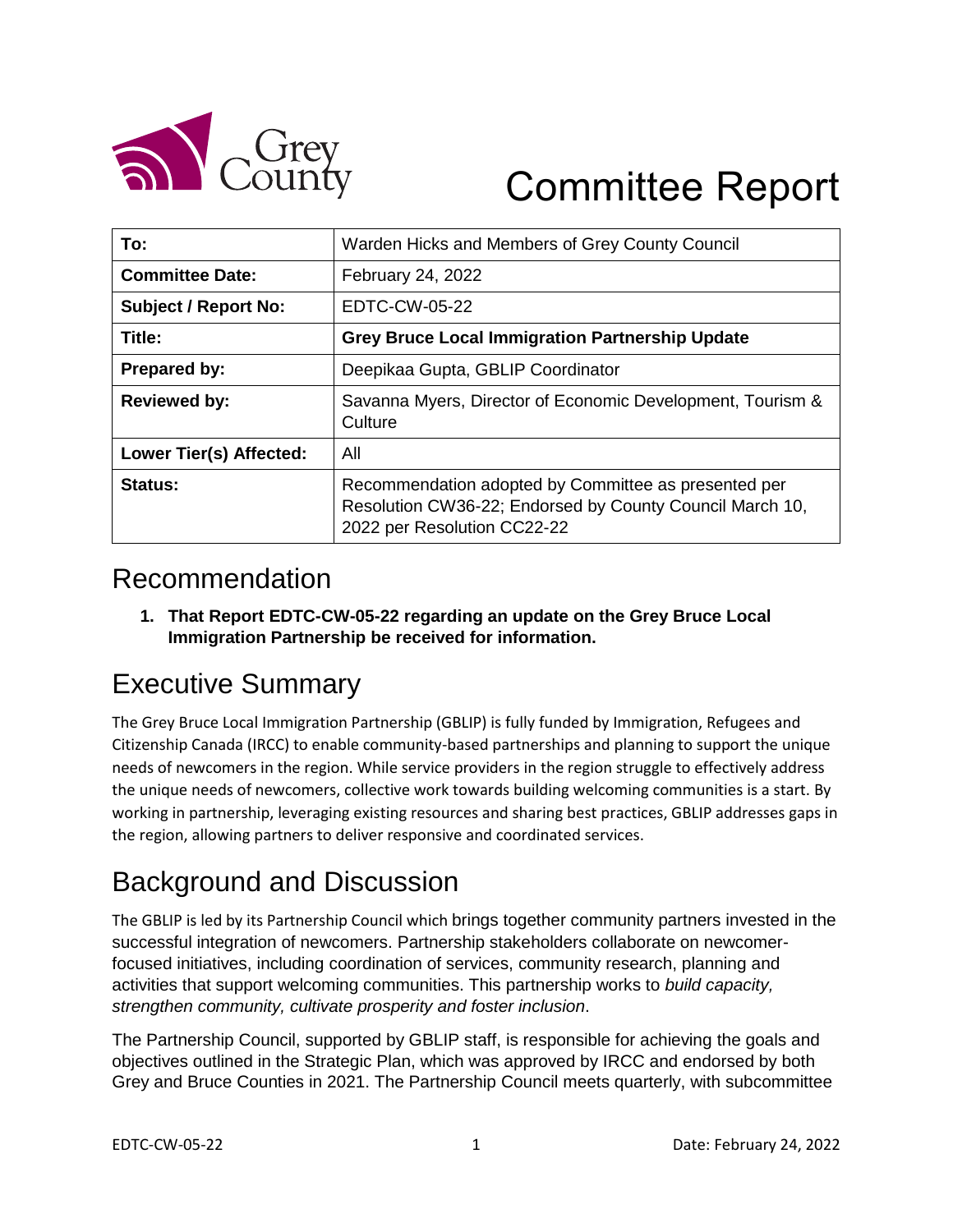meetings monthly and bi-monthly, enabling organizations to coordinate and work collaboratively to achieve positive cumulative impact.

As part of GBLIPs intention to always begin its work internally, members now benefit from two learning opportunities each meeting, including a guest speaker to share lived experience and professional development to foster inclusive leadership. From here, members can take their learnings back to the organizations they represent, and further utilize their knowledge to carry out more focused work through the subcommittees.

The three subcommittees identified through the strategic plan are now in place, allowing for a more focused approach to action items. The following outlines a few of the key priorities currently underway:

#### **Employer Sub-Committee:**

A virtual employer roundtable is planned for March 2022 to pair employers and service providers to better understand current best practices and challenges in hiring and integrating immigrants/newcomers into the workforce. From here, the goal is to create an employer network, highlighting employment success stories, developing educational campaigns, and working with human resources staff to encourage inclusive hiring practices that support attraction and retention efforts across the region. The network will also be able to provide a voice to challenges outside the scope of the GBLIP, such as credential recognition and apprenticeship opportunities.

#### **Belong Sub-Committee**

Work towards recognizing multicultural festivals and events in the region is underway to explore cultures and better understand the cultural and ethnic groups in Grey and Bruce. A calendar of local festivals/cultural days is also being created to recognize and celebrate special events/milestones with added education and context for the broader community.

There is also interest in reviewing a relaunch of the "Welcome Wagon" to provide local information and small welcome gifts to newcomers moving to the region.

#### **Community Sub-Committee**

A print-on-demand Welcome Package is in development for distribution by municipalities as newcomers arrive in the area. The Welcome Package contains general information about living in Grey and Bruce, and provides space for municipalities to enter information specific to their location (i.e., garbage collection, community centers, municipal services, banking, schooling, grocery, health care and transit services, etc.)

#### **Justice, Equity, Diversity & Inclusion (JEDI)**

As per the strategic plan, Justice, Equity, Diversity and Inclusion (JEDI) takes priority in 2022. To achieve this priority, GBLIP is partnering with local organizations, employers and municipal leaders to provide training and education to expand knowledge of JEDI and introduce this practice into policies, processes and everyday work/life. There are two key deliverables now in process:

#### **JEDI Training in Grey & Bruce**

o Black Birch Training and Consulting will host *Diversity Dialogues* with municipal leaders over the next two months to strengthen community capacity and understanding around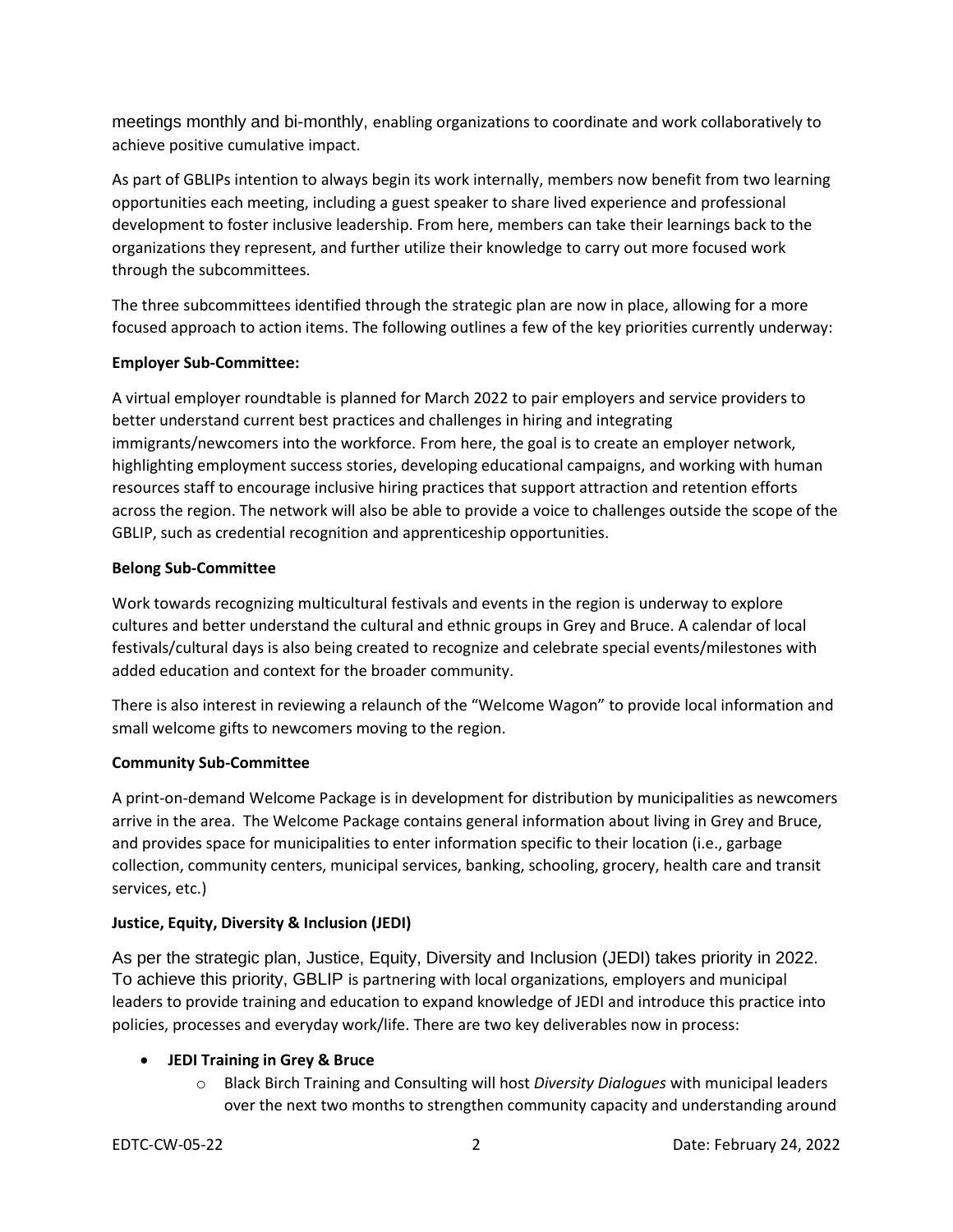Justice, Equity, Diversity & Inclusion (JEDI) in Grey and Bruce. Engaging all municipalities in Grey and Bruce, lays the foundation for a collaborative approach to cultivating inclusive and equitable cultures within our organizations and our communities. The sessions also provide practical tips and tools for next steps that encourage the social integration of newcomers into our communities.

- $\circ$  In partnership with the Nuclear Innovation Institute, a virtual training session for all municipal staff across Grey and Bruce Counties will be offered to learn about and understand equity in practice, using common, inclusive language, and promoting positive action.
- **Train the Trainer Project**
	- $\circ$  Staff are in the process of hiring a consultant to support the delivery of this project over the next 15 months. The purpose is to create facilitated workshops on JEDI with regionspecific content delivered by local residents. 17 local residents have signed up to be a part of this inaugural project, representing a diverse array of identities, experiences, and perspectives, including folks who are newcomers, immigrants, 2SLGBTQ+ community members, and Anishinaabek, among other diverse identities. With guidance and training from the consultant, these "trainees" will be equipped with the knowledge of JEDI and local resources to deliver workshops to partners, employers, and other local groups throughout the 2022/2023 fiscal year and beyond.
	- $\circ$  A training manual will also be developed to allow for more local JEDI trainers to be brought in overtime to deliver workshops across the region.

#### **The 24 Metropolis Canada Conference, Vancouver, March 24 - 26, 2022**

For the first time in two years, stakeholders from across Canada will have the opportunity to hold indepth exchanges about policy needs, best practices, lessons learned, the latest data and studies, and discussion about how best to advance immigration and refugee settlement at this critical juncture in history.

The theme of the conference is *Reopening Canada: Looking to the Future of Immigration, Settlement and Integration*. GBLIP Coordinator, Deepikaa Gupta has been selected to deliver a presentation on the value of partnerships in addressing challenges in retaining Georgian College International Students to our region. The Conference is both an opportunity to share the good work Grey Bruce has been advancing around newcomer attraction and integration and an integral professional development opportunity to bring new learnings back to our region. As such, IRCC will fully fund this out-of-province travel in support of GBLIP's growth and development.

#### **2021/2022 Accomplishments**

Entering the final quarter of the federal fiscal year, staff wish to share a few highlights of achievement over the past year, since the strategy was formally endorsed.

#### **Community Dialogues**

Throughout the year staff participated and presented in various events organized by partner members to share priorities and find ways to collaborate in achieving the collective goal of a welcoming community.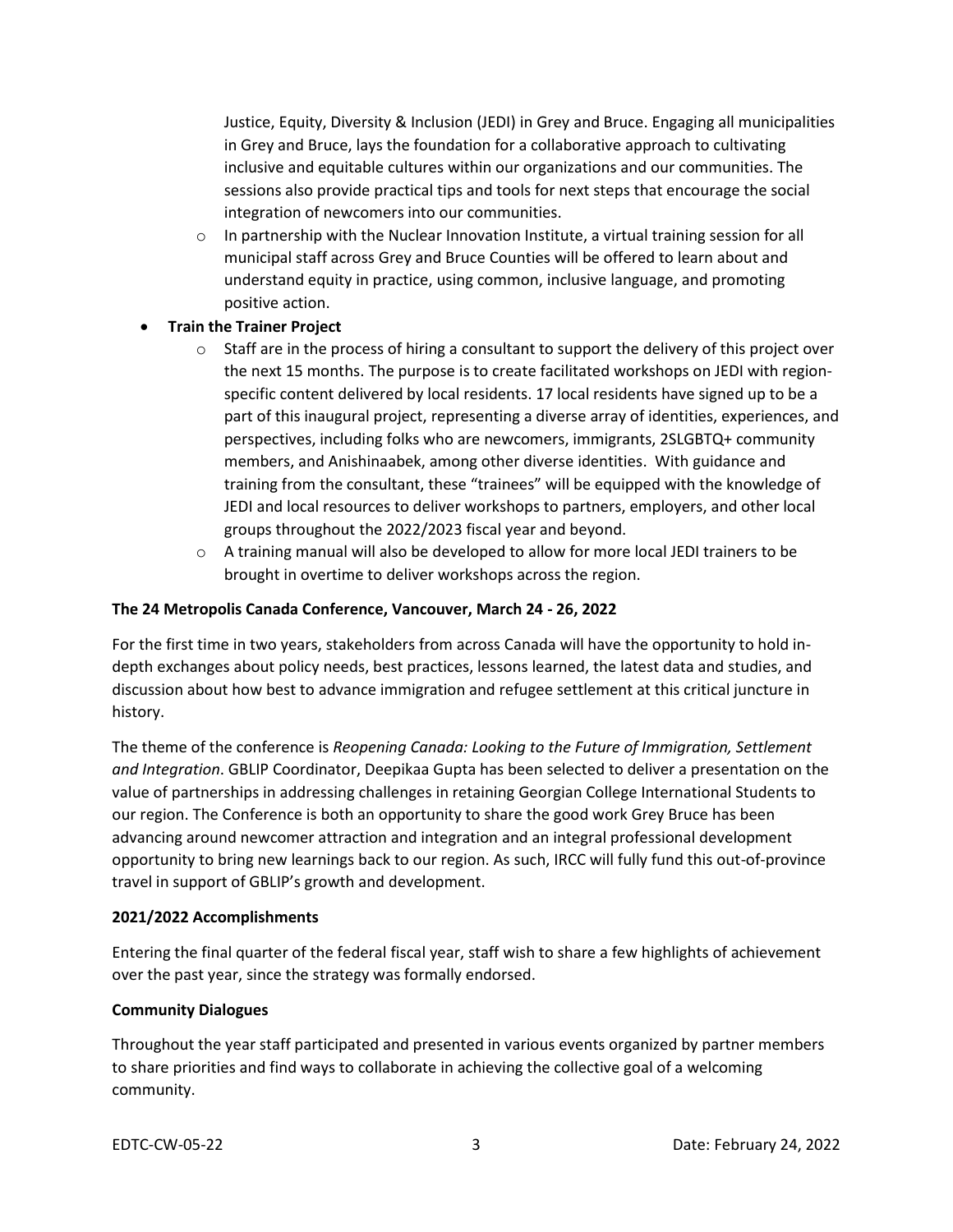- Community partners Rural Pathways for Newcomer Women and the Owen Sound & District Chamber of Commerce.
- Grey Bruce Newcomer and Immigrant Women's Collective a social enterprise affiliated with Welcoming Communities
- Grey Bruce Child & Family Services
- GBLIP hosted a workshop on Afghan Refugee Resettlement for local volunteers, settlement workers, and English teachers working directly with Afghan arrivals.

#### **Website Launch**

- [www.greybrucelip.ca](http://www.greybrucelip.ca/)
- Includes information about national multicultural events on the "Educate & Celebrate" calendar; partner organizations on the "Service Map," and resources for newcomers and employers under "Resources", "News & Events" is used to promote virtual events.

#### **Southwestern Ontario LIP community partnership (SWOLIP)**

GBLIP is part of the national LIP network and actively involved with the Southwestern Ontario LIP community partnership. Contribution to this group allows staff to collaborate and share best practices/challenges within the region, benefiting greatly from dialogue with other rural LIPs. In collaboration with SWOLIP, GBLIP:

- Connected a local employer from Bruce County to be featured in a Southwestern webinar on 'Newcomer Talent for Future Success'. This exemplified the great work and contributions being done by our local employers to other regions across all Southwestern Ontario.
- Developed a coordinated program for Welcoming Week in 2021.
- Organized a consultation on supporting refugee resettlement within the housing sector. This was an opportunity to hear from landlords, legal experts, and newcomer settlement service providers in December 2021.
- Developing a positive messaging campaign.
- Developing a point of entry presentation for immigrants or Afghan refugees in quarantine hotels in Toronto to showcase what is available outside of GTA.

Attraction, integration, and retention of newcomers continues to be a priority across Grey and Bruce as workforce challenges dominate. GBLIP is proud to compliment the broader economic development portfolio and work in unison to provide strategic and specific supports benefiting all our communities and residents.

## Legal and Legislated Requirements

Nil.

## Financial and Resource Implications

Nil.